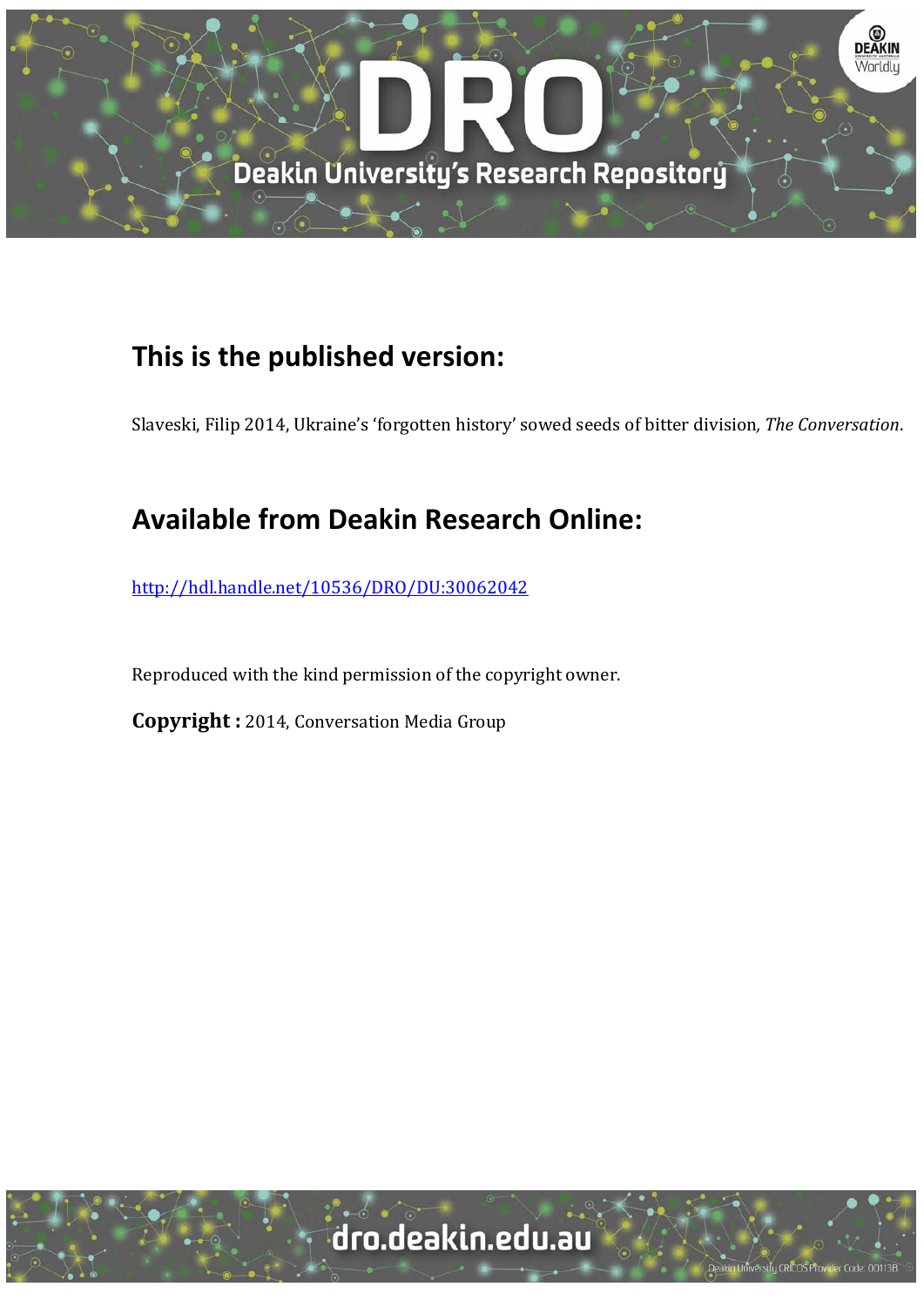# **THE CONVERSATION**

28 March 2014, 2.20pm AEST

# **Ukraine's 'forgotten history' sowed seeds** of bitter division

#### **AUT HO R**

#### **Filip Slaveski**

Research Fellow, Alfred Deakin Research Institute at Deakin University



A poster in Kiev's Independence Square voices fears of another war between Ukrainians and Russians. EPA/Robert Ghement

World War Two didn't end in Ukraine in 1945. After the devastation of German occupation, which left the country in ruins and millions dead, Ukrainian nationalists continued to murder thousands of Jews, Poles, Russians and, mostly, Ukrainians. They were murdered less because of what they had done and more because of who they were, or who the nationalists thought they were – traitors or racial enemies who must have been Bolsheviks anyway. The response of the Soviet state and its supporters seeking to re-establish control over Ukraine was no less brutal.

The counterinsurgency raged until the early 1950s, redoubling the violence and leaving thousands more dead or imprisoned. This war burnt another scar in the memory of its victims, alongside collectivisation, famine, the purges, German occupation and myriad other historic wounds.

More than the others, though, this war could not be discussed publicly with any historical accuracy. Thus it was supposed to be "forgotten" in its remembrance. One can be forgiven for thinking that this attempt had been successful, given the western media's largely ahistorical reporting of the current crisis in Crimea.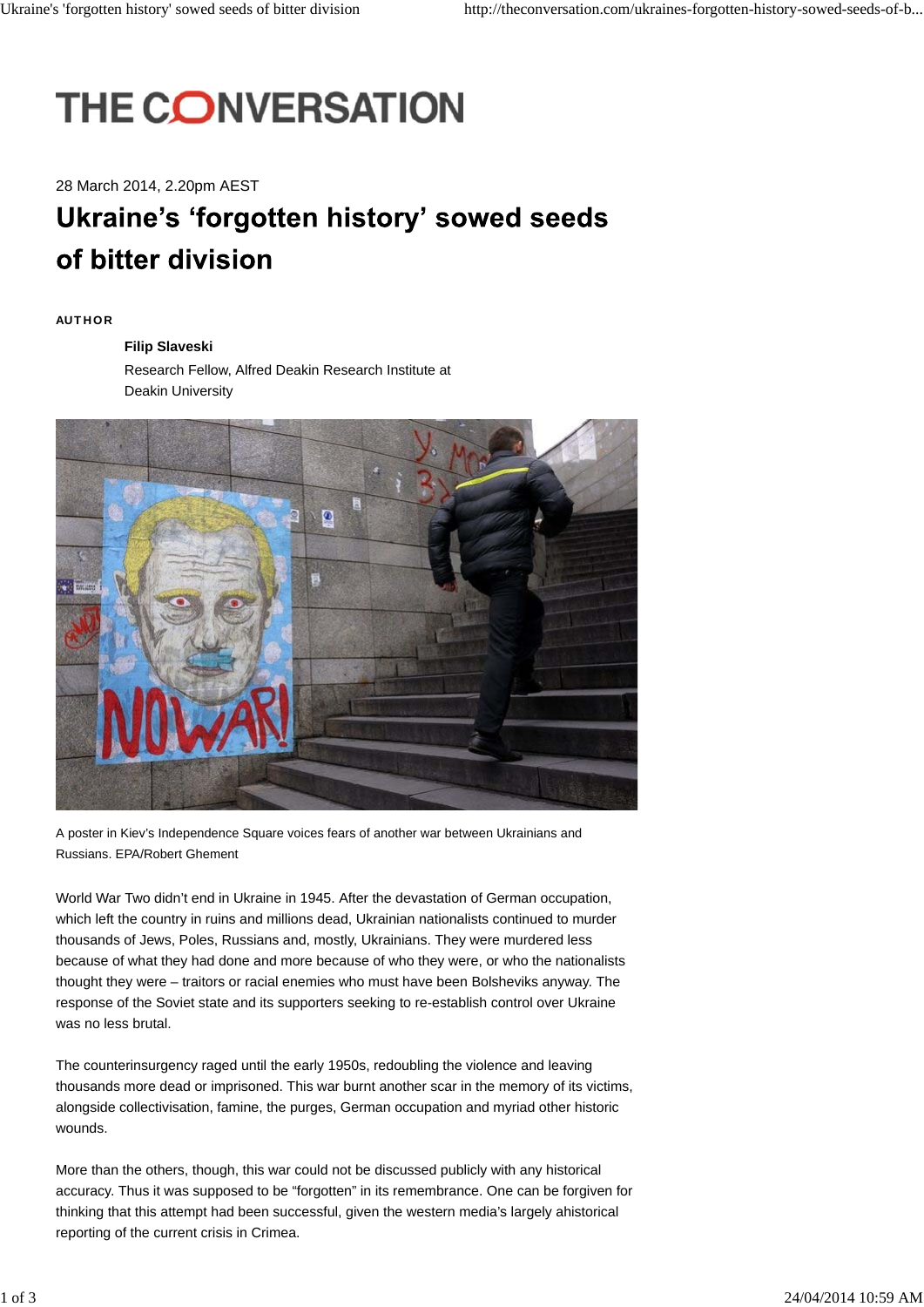## **Spreading the nationalist virus**

Ukrainians, Russians, Jews and Poles haven't forgotten this war. Since the Soviet Union collapsed in 1991, the remnants of Ukraine's nationalist groups have sought to boost their political power. They have misrepresented this history to sow further divisions between ethnic Russians and Ukrainians living in Ukraine.

The nationalists have had only limited success, even during Ukraine's previous pro-European, anti-Russian Orange Revolution in 2004. That revolution too promised greater Western integration and a new, less corrupt political class.

With a decade passed and none of these promises realised, the real danger in this revolution may not just be that the nationalists will become a powerful force. Their marginal and divisive understanding of Russian-Ukrainian history and contemporary identity threatens to infect the mainstream.

That would mean more and more people accept that Ukrainian nationalists were all heroes who did nothing other than defend the motherland from the Russians in the war. They would accept the definition of "Ukrainians" as ethnically pure (not Russian) speakers of Ukrainian (not Russian). What happens then to the millions of Ukrainians who don't fit this mould?

With Russia annexing Crimea and the interim government in Kiev attempting to match Russia's nationalist propaganda war to dehumanise its enemies, the pieces are in place for this infection to go viral. If it does, the Kremlin's line about invading Crimea to protect the lives of ethnic Russians in eastern Ukraine begins to sound convincing. The Kremlin might just be able to help create the reality of its propaganda.

### **Rhetoric takes an ominous turn**

For the sake of my Ukrainian friends and this incredible country where pluralistic national and ethnic identities abound, I hope none of this happens. But I couldn't have been the only historian of these "bloodlands" whose ears pricked up when Ukraine's interim prime minister Arseniy Yatseniuk, an avowed democrat, promised to hunt down pro-Russian politicians (traitors) who backed the Crimean referendum on joining Russia. He said:

> *The ground will burn under their feet.*

Coming from overly dramatic Ukrainian politicians who are well versed in the ridiculous soap opera that is Ukrainian



Interim leader Arseniy Yatsenyuk's warning to 'traitors' stirred old memories of the 'bloodlands'. EPA/Andrew Kravchenko